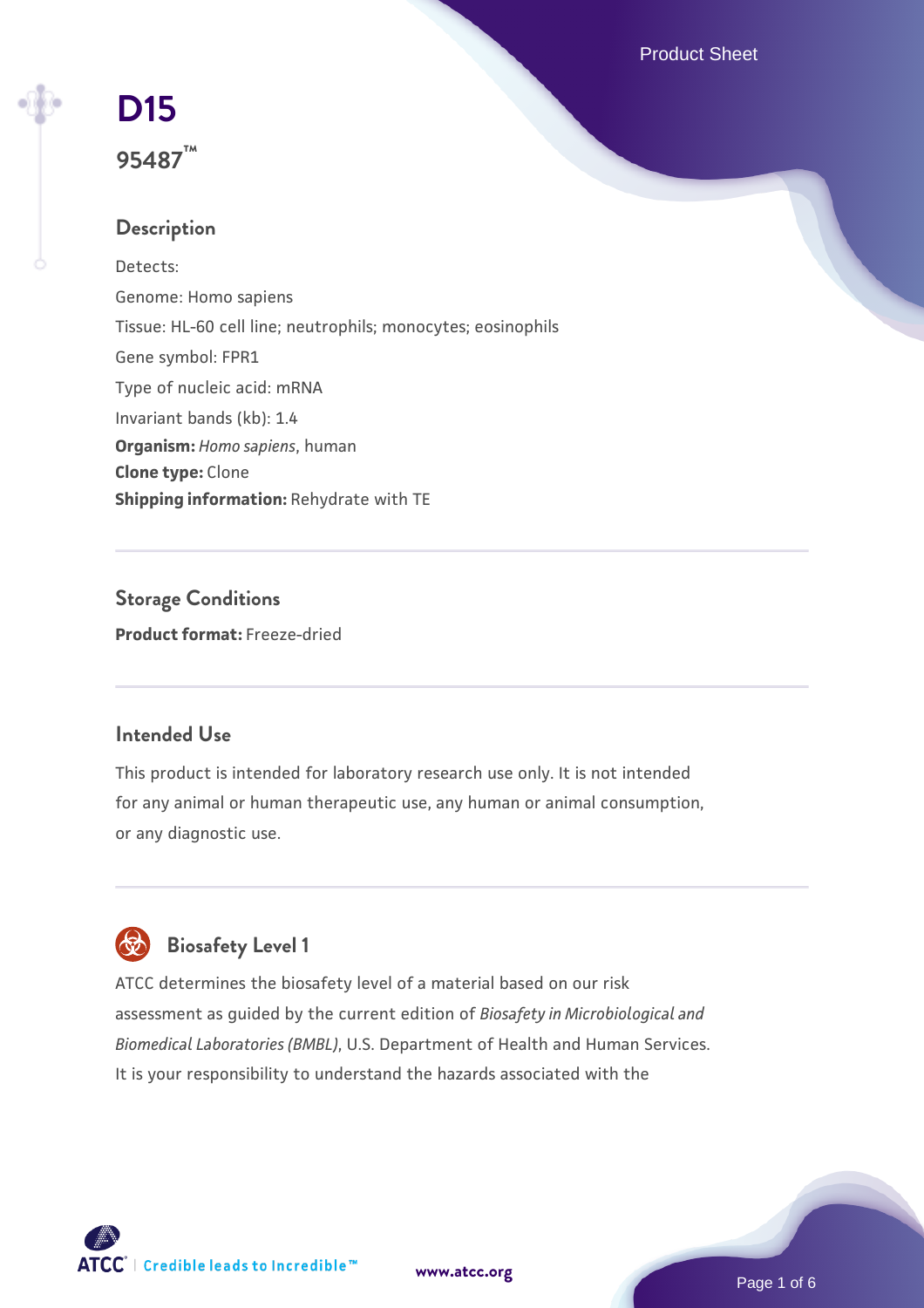material per your organization's policies and procedures as well as any other applicable regulations as enforced by your local or national agencies.

## **Certificate of Analysis**

For batch-specific test results, refer to the applicable certificate of analysis that can be found at www.atcc.org.

#### **Insert Information**

**Insert size (kb):** 1.3500000000000001 **Type of DNA:** cDNA **Insert source:** HL-60 cell line **Insert tissue:** HL-60 cell line **Insert information:** DESCRIPTION OF INSERT COMPONENT: Disease: promyelocytic leukemia Insert 5' end: Modification: EcoRI linker Insert 3' end: Modification: XhoI linker Cross references: DNA Seq. Acc.: L10820 Nucleotides 1-1350 of the insert correspond to Disease: promyelocytic leukemia nucleotides 525-552, 5370-6599 of L10820. **Genome:** Homo sapiens **Chromosome:** 19 19 q13.4 **Gene name:** formyl peptide receptor 1 **Gene product:** formyl peptide receptor 1 [FPR1] **Gene symbol:** FPR1 **Contains complete coding sequence:** Yes

**Vector Information**



**[www.atcc.org](http://www.atcc.org)**

Page 2 of 6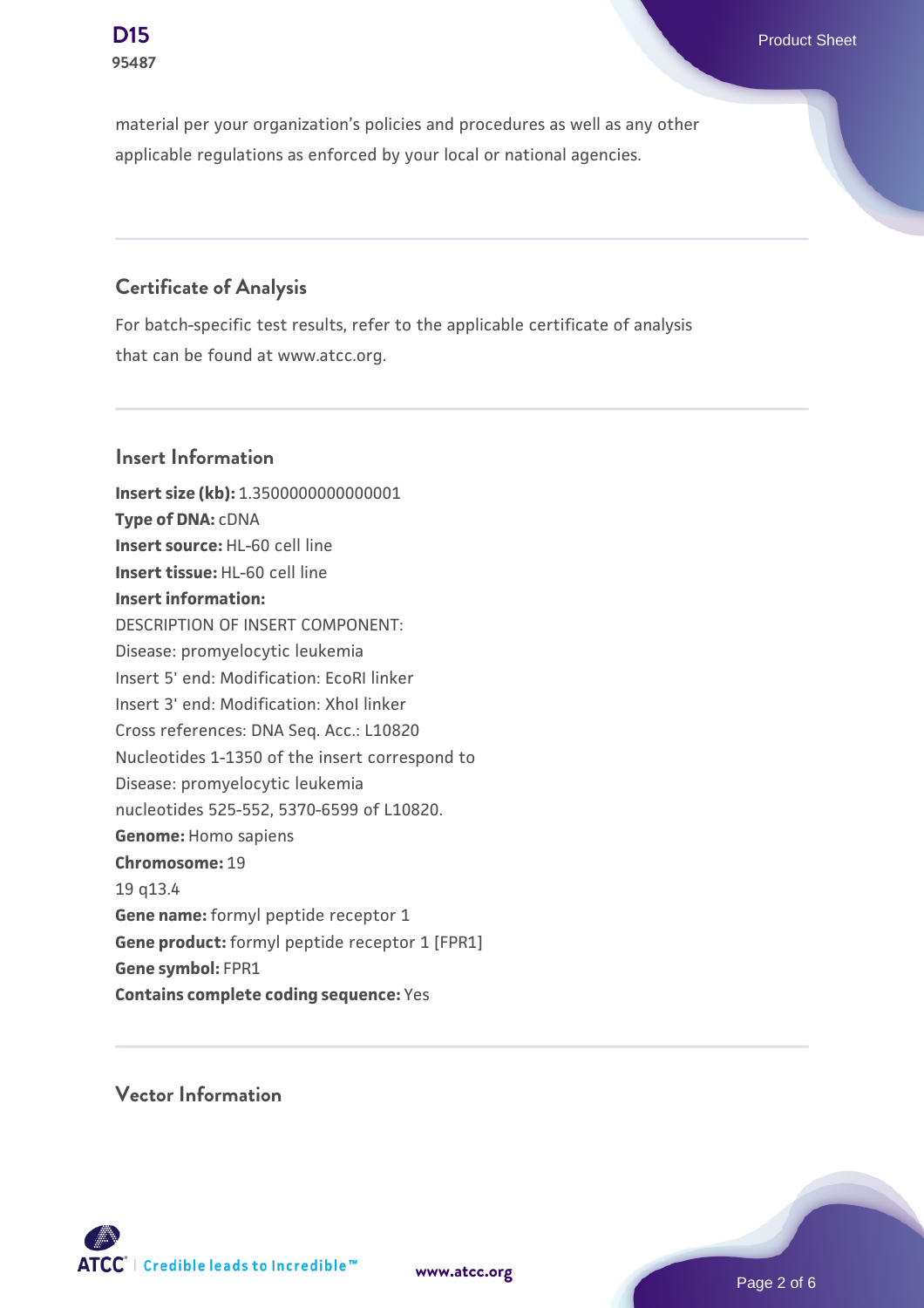**95487**

**Construct size (kb):** 4.349999904632568 **Intact vector size:** 2.960 **Vector name:** pBluescript SK-**Type of vector:** phagemid **Construction:** pUC19 **Host range:** *Escherichia coli* **Vector end:** EcoRI; XhoI **Cloning sites:** KpnI; ApaI; DraII; XhoI; SalI; HincII; AccI; ClaI; HindIII; EcoRV; EcoRI; Pstl; Smal; BamHI; Spel; Xbal; EagI; NotI; SacII; BstXI; SacI **Insert detection:** lacZ', <- **Markers:** ampR **MCS:** KpnI...SacI, -> Polylinker sites: SacI; BstXI; SacII; NotI; EagI; XbaI; SpeI; BamHI; SmaI; PstI; EcoRI; EcoRV; HindIII; (ClaI Bsp106I); (HincII AccI SalI); XhoI; (Eco0109I DraII ApaI); KpnI **Primer site: M13-20, ->; M13 reverse, <-**Promoters: T7; T3; lac **Replicon:** f1, →; pMB1

#### **Notes**

Restriction digests of the clone give the following sizes (kb): EcoRI--4.3; XhoI--4.3; EcoRI/XhoI--2.9, 1.4; BamHI--4.3; PstI--3.2, 1.1. - ATCC staff

The insert includes the following restriction sites (approximate kb from the 5' end): NcoI--0.25; PvuII--1.0; PstI--1.14; SacI--1.18. - GenBank/EMBL/DDBJ

Lacks exon 2 in the 5' untranslated region that is present in some alternatively spliced transcripts. Begins within exon 1 and contains the complete exon 3. - Gene 133: 285-290, 1993



**[www.atcc.org](http://www.atcc.org)**

Page 3 of 6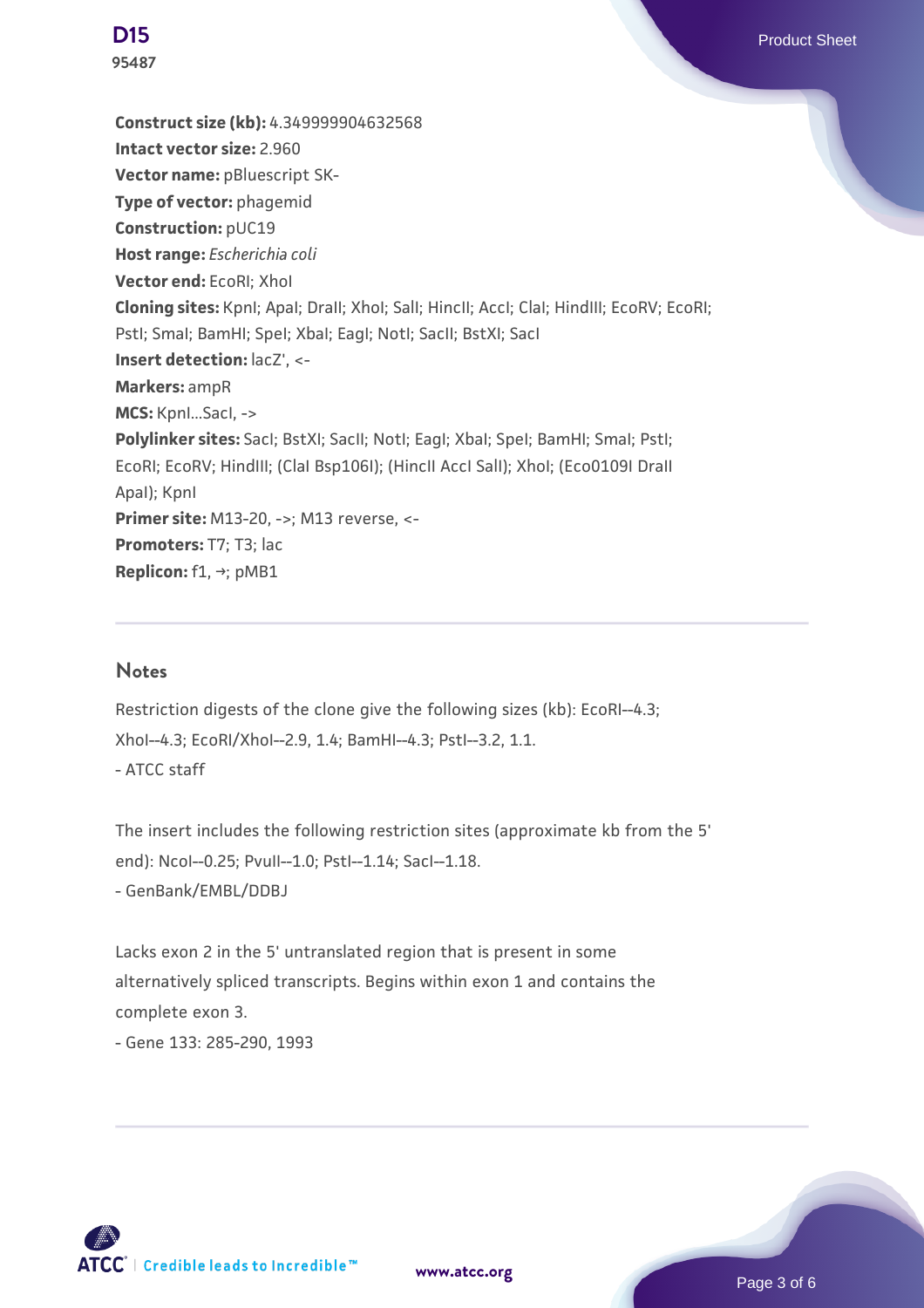#### **Material Citation**

If use of this material results in a scientific publication, please cite the material in the following manner: D15 (ATCC 95487)

#### **References**

References and other information relating to this material are available at www.atcc.org.

#### **Warranty**

The product is provided 'AS IS' and the viability of ATCC® products is warranted for 30 days from the date of shipment, provided that the customer has stored and handled the product according to the information included on the product information sheet, website, and Certificate of Analysis. For living cultures, ATCC lists the media formulation and reagents that have been found to be effective for the product. While other unspecified media and reagents may also produce satisfactory results, a change in the ATCC and/or depositor-recommended protocols may affect the recovery, growth, and/or function of the product. If an alternative medium formulation or reagent is used, the ATCC warranty for viability is no longer valid. Except as expressly set forth herein, no other warranties of any kind are provided, express or implied, including, but not limited to, any implied warranties of merchantability, fitness for a particular purpose, manufacture according to cGMP standards, typicality, safety, accuracy, and/or noninfringement.

#### **Disclaimers**

This product is intended for laboratory research use only. It is not intended





Page 4 of 6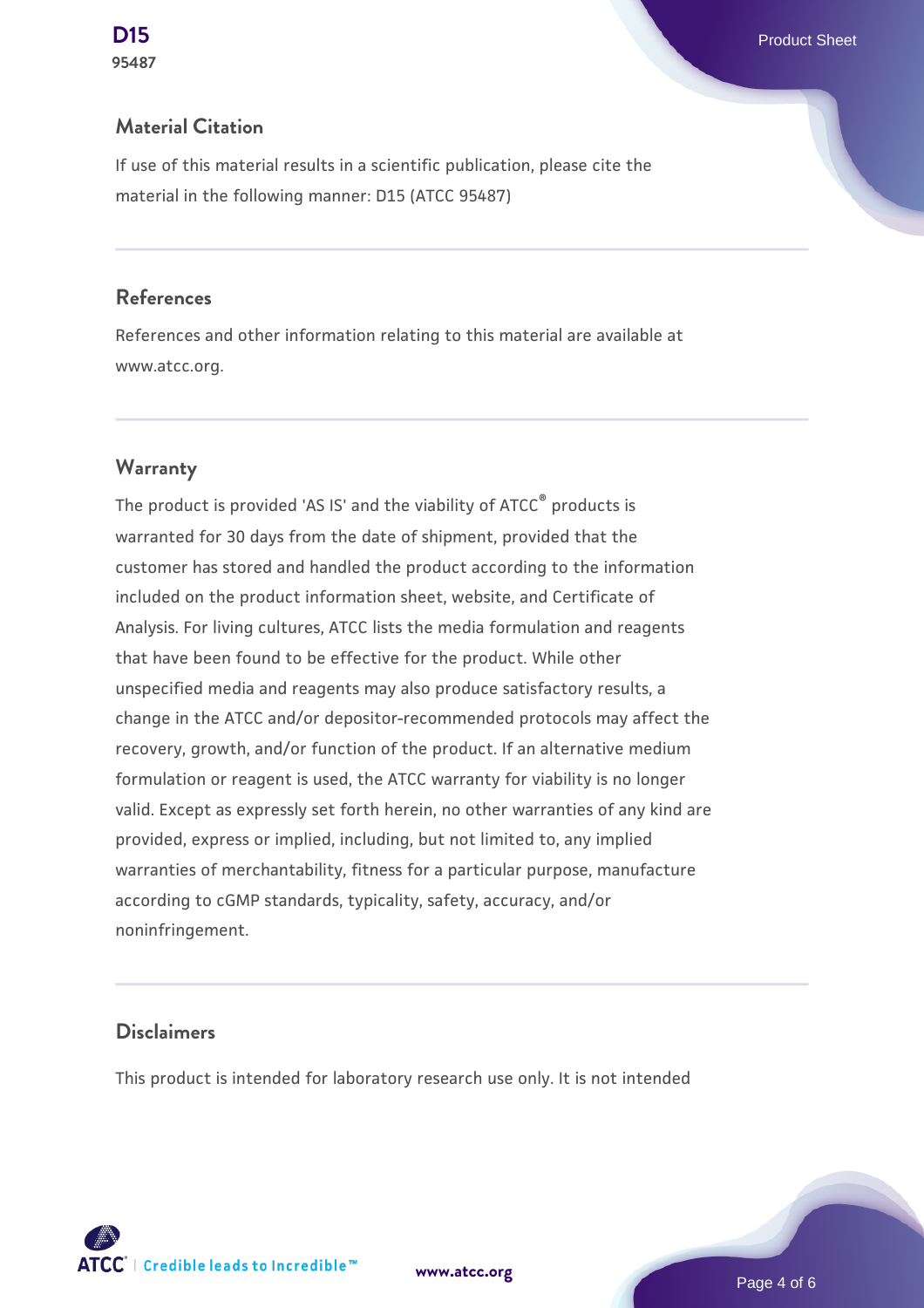for any animal or human therapeutic use, any human or animal consumption, or any diagnostic use. Any proposed commercial use is prohibited without a license from ATCC.

While ATCC uses reasonable efforts to include accurate and up-to-date information on this product sheet, ATCC makes no warranties or representations as to its accuracy. Citations from scientific literature and patents are provided for informational purposes only. ATCC does not warrant that such information has been confirmed to be accurate or complete and the customer bears the sole responsibility of confirming the accuracy and completeness of any such information.

This product is sent on the condition that the customer is responsible for and assumes all risk and responsibility in connection with the receipt, handling, storage, disposal, and use of the ATCC product including without limitation taking all appropriate safety and handling precautions to minimize health or environmental risk. As a condition of receiving the material, the customer agrees that any activity undertaken with the ATCC product and any progeny or modifications will be conducted in compliance with all applicable laws, regulations, and guidelines. This product is provided 'AS IS' with no representations or warranties whatsoever except as expressly set forth herein and in no event shall ATCC, its parents, subsidiaries, directors, officers, agents, employees, assigns, successors, and affiliates be liable for indirect, special, incidental, or consequential damages of any kind in connection with or arising out of the customer's use of the product. While reasonable effort is made to ensure authenticity and reliability of materials on deposit, ATCC is not liable for damages arising from the misidentification or misrepresentation of such materials.

Please see the material transfer agreement (MTA) for further details regarding the use of this product. The MTA is available at www.atcc.org.

#### **Copyright and Trademark Information**

© ATCC 2021. All rights reserved. ATCC is a registered trademark of the American Type Culture Collection.